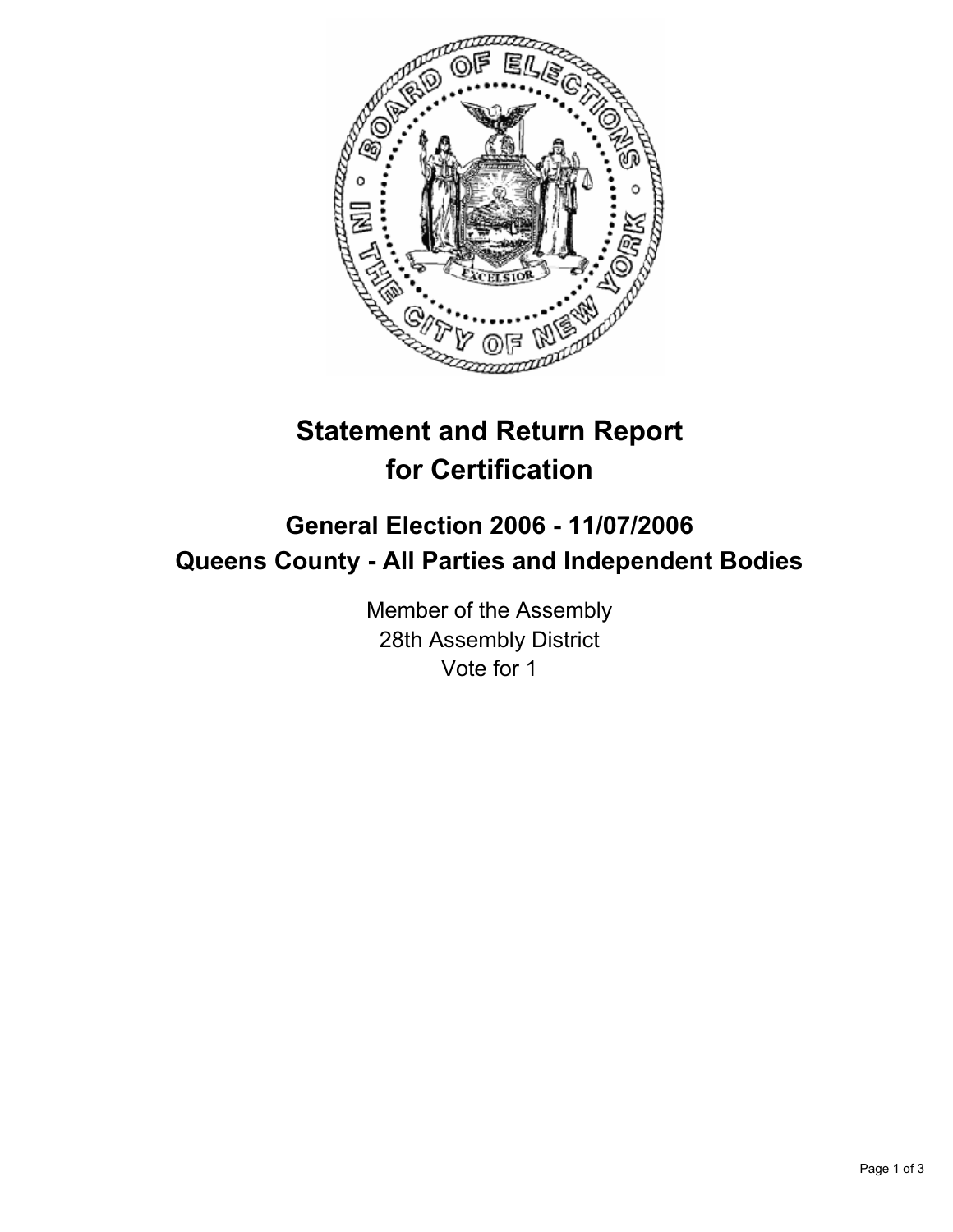

### **Assembly District 28**

| <b>PUBLIC COUNTER</b>              | 23,081 |
|------------------------------------|--------|
| <b>EMERGENCY</b>                   | 81     |
| ABSENTEE/MILITARY                  | 688    |
| <b>AFFIDAVIT</b>                   | 296    |
| <b>Total Ballots</b>               | 24,332 |
| DOLORES MADDIS (REPUBLICAN)        | 4,925  |
| ANDREW D HEVESI (DEMOCRATIC)       | 14,007 |
| DOLORES MADDIS (CONSERVATIVE)      | 728    |
| ANDREW D HEVESI (WORKING FAMILIES) | 783    |
| ALLAN JENNINGS (WRITE-IN)          | 3      |
| MATTHEW HUNTER (WRITE-IN)          |        |
| ROGER TONSCENT (WRITE-IN)          |        |
| <b>Total Votes</b>                 | 20,448 |
| Unrecorded                         | 3.884  |